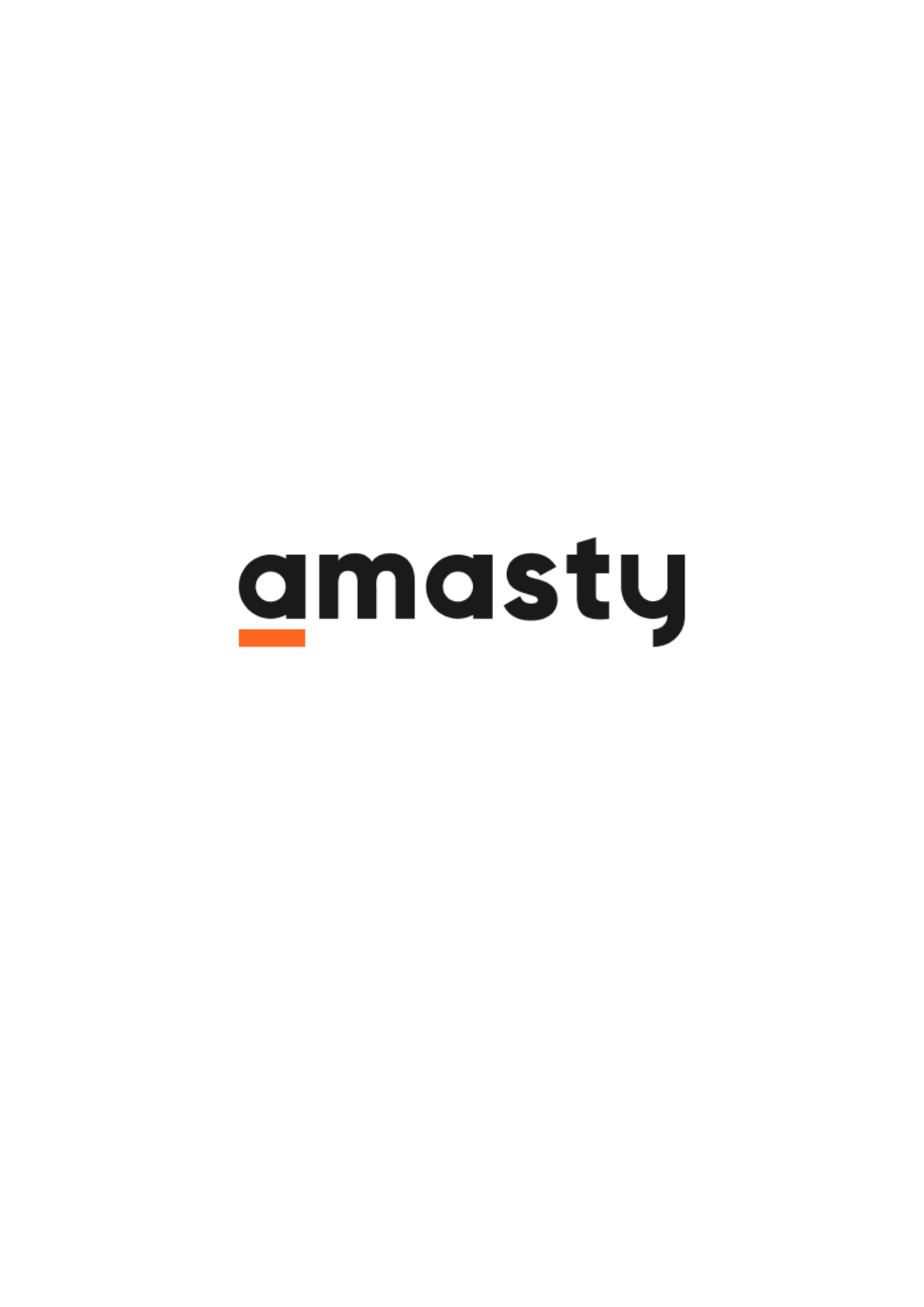See how the [Shipping Restrictions for Magento 2](https://amasty.com/shipping-restrictions-for-magento-2.html) extension works.

# **Ultimate Guide for Magento 2 Shipping Restrictions**

Use numerous parameters (product, cart, customer attributes) as a base for shipping methods restrictions. Upgrade your shipping process: make it more flexible and effective.

- Define a specific area of each shipping method application
- Restrict shipping methods of particular carriers
- Offer to customers different sets of shipping methods, depending on their purchase history
- Choose the kind of orders, to which shipping restriction rules should be applied
- Define special shipping methods to specific stores and customer groups

# **General Settings**

Before configuring the restrictions, please go to **Stores → Configuration → Amasty Extensions → Shipping Restrictions → General**.

Here you can manage tax and discounts inclusion when your restriction is based on order subtotal.

⋒

# General

| Include tax in subtotal<br>[store view]     | Yes |  |
|---------------------------------------------|-----|--|
| Use subtotal after discount<br>[store view] | Yes |  |
| Always show error message<br>[store view]   | No  |  |

**Include tax in subtotal** - set to Yes if you want to show subtotal with the tax included.

**Use subtotal after discount** - enable this option if you want the subtotal value to be used, considering the discounts applied.

**Always show error message** - disable the option to display the error message only when there are no available shipping methods.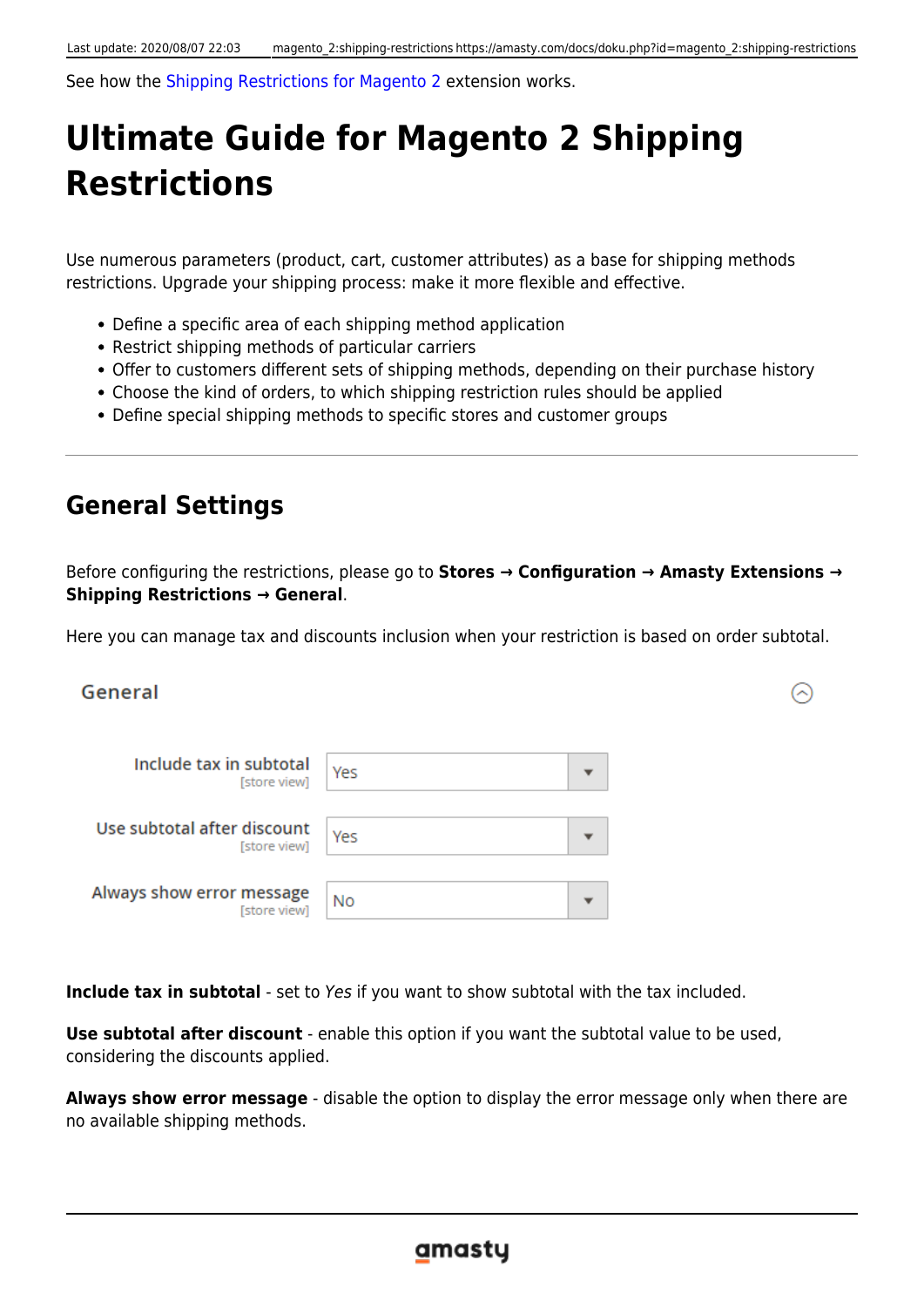# **Restriction rule settings**

The extension lets you create a big amount of shipping rules using various limitation criteria based on customers, cart and product attributes.

To manage shipping restrictions and create a restriction rule, go to **Stores → Sales → Shipping Restrictions**.

## $\blacksquare$  demouser  $\blacktriangleright$ **Shipping Restrictions Add Rule ←** Default View ▼  $\blacktriangleright$  Filters  $\bullet$  Columns  $\bullet$ 2 records found  $20$  $\bullet$  per page of 1  $\blacktriangle$ Actions Delete Change **Status**

| $\vert \mathbf{v} \vert$ | ID | <b>Status</b> | <b>Name</b>                                 | <b>Carriers</b>                                                                                                                                                                                            | <b>Methods</b>                                                                               | <b>Customer</b><br><b>Groups</b>                            | <b>Store</b><br><b>Views</b> | <b>Action</b>                 |
|--------------------------|----|---------------|---------------------------------------------|------------------------------------------------------------------------------------------------------------------------------------------------------------------------------------------------------------|----------------------------------------------------------------------------------------------|-------------------------------------------------------------|------------------------------|-------------------------------|
|                          |    | Active        | For Canada only                             | DHL [dhl]<br>Federal Express [fedex]<br>Flat Rate [flatrate]<br>Best Way [tablerate]<br>Free Shipping<br>[freeshipping]<br><b>United Parcel Service</b><br>[ups]<br>United States Postal<br>Service [usps] | Any                                                                                          | NOT<br><b>LOGGED IN</b><br>General<br>Wholesale<br>Retailer | All Store<br>Views           | Select $\blacktriangledown$   |
|                          | 2  | Active        | UPS overnight and<br><b>DHL</b> restriction | DHL [dhl]                                                                                                                                                                                                  | [fedex] First<br>Overnight<br>[fedex] Priority<br>Overnight<br>[fedex] Standard<br>Overnight | Restricts<br>For All                                        | All Store<br><b>Views</b>    | Select A<br>Edit<br>Duplicate |

On the grid all the restriction rules are displayed. You can see the **ID** of the rules, their **Status**, **Name**, shipping **Carriers** and **Methods**, **Customers Groups** and **Store Views** in one place.

Manage all the created shipping restriction rules right on the grid. Edit them or Duplicate in the **Action** column.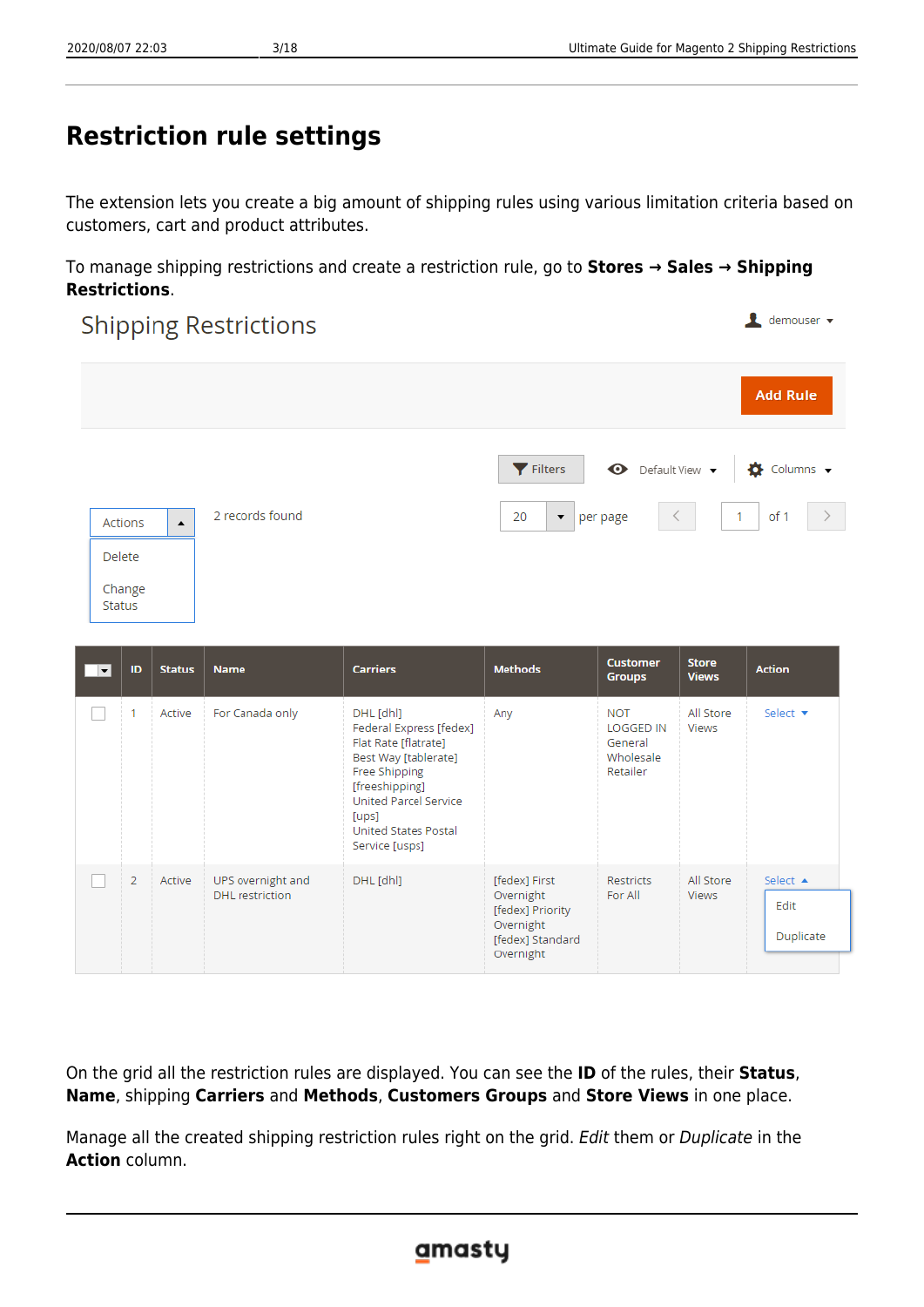To commit mass actions, select the rules and choose the action needed from the **Actions** dropdown menu. You can Delete the rules or Change Status to Activate / Inactivate in one click.

# **Creating the Restrictions**

Click the **Add Rule** button to create a new restriction rule. To configure the rule, go to the **Shipping Methods** tab.

# **Shipping Methods**

Chinning Mothode

With the extension you can restrict Magento 2 shipping to a particular country or region, forbid the shipping of prohibited products, particular shipping methods, etc.

For example, you have a chance to significantly increase your sales by offering free shipping to all the customers except those, located in some area. In the case below we are creating the restriction rule for a specific country.

| Restriction name $\star$                         | For Canada only                                                                                                                                                                  |
|--------------------------------------------------|----------------------------------------------------------------------------------------------------------------------------------------------------------------------------------|
|                                                  | Specify the name of a restriction rule which will be used in the admin<br>area. Learn more from the user guide.                                                                  |
| <b>Restriction status</b>                        | Active                                                                                                                                                                           |
|                                                  | Enable if you want the rule to be active. Learn more from the user guide.                                                                                                        |
| <b>Restrict Shipping Carriers</b><br>and Methods | Federal Express ×<br>Flat Rate $\times$<br>Best Way $\times$<br>DHL ×                                                                                                            |
|                                                  | United Parcel Service X<br>Free Shipping ×<br>United States Postal Service X                                                                                                     |
|                                                  | Select Shipping Carriers and Methods you want to block. When the<br>shipping carrier is selected all its shipping methods will be restricted.<br>Learn more from the user guide. |
| <b>Restriction message</b>                       | Sorry, we don't ship to your country                                                                                                                                             |
|                                                  | Specify the restriction message which will be displayed instead of a<br>blocked shipping method. Learn more from the user guide.                                                 |

**Restriction name** - specify the name of a restriction rule, which will be used in the admin area. You will see it on the grid.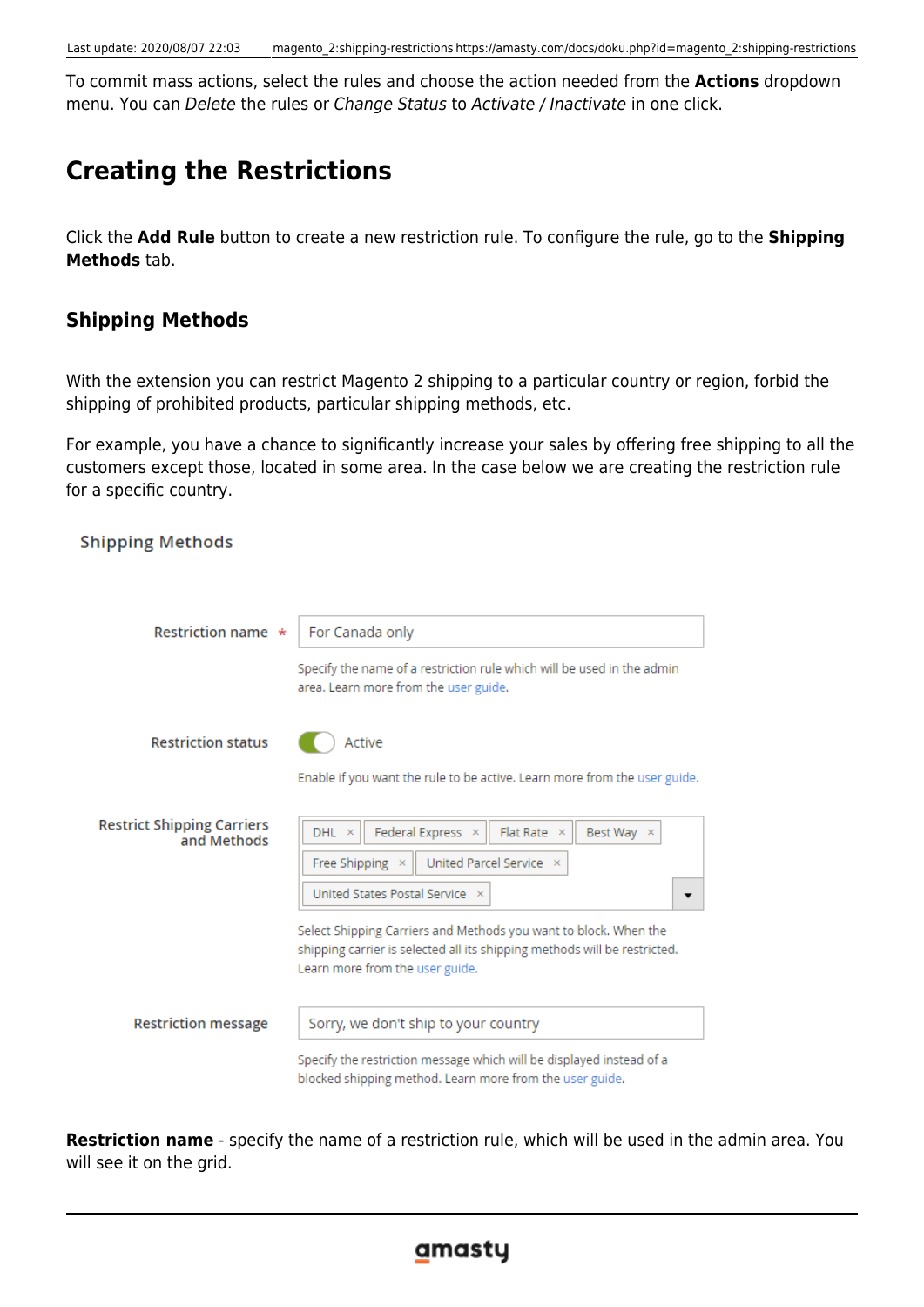**Restriction status** - set to Active if you want the rule to be enabled.

**Restrict Shipping Carriers and Methods** - specify the list of shipping carriers you want to block. When the shipping carrier is selected, all its shipping methods will be restricted automatically. Also, the module allows to restrict only unnecessary shipping methods of the carrier instead of blocking all of them.

In this case, we've blocked all possible carriers and methods included.

**Restriction message** - specify the restriction message that will be displayed instead of a blocked shipping method.

In our example, the customers will see the message if they choose Canada as a shipping country.

| Country *                            |             |
|--------------------------------------|-------------|
| Canada                               | $\check{ }$ |
| Phone Number *                       |             |
| +72356468                            |             |
| <b>Shipping Methods</b>              |             |
| <b>Flat Rate</b>                     |             |
| Sorry, we don't ship to your country |             |
|                                      |             |

# **Conditions**

In this tab set the conditions according to which the rule will be applied.

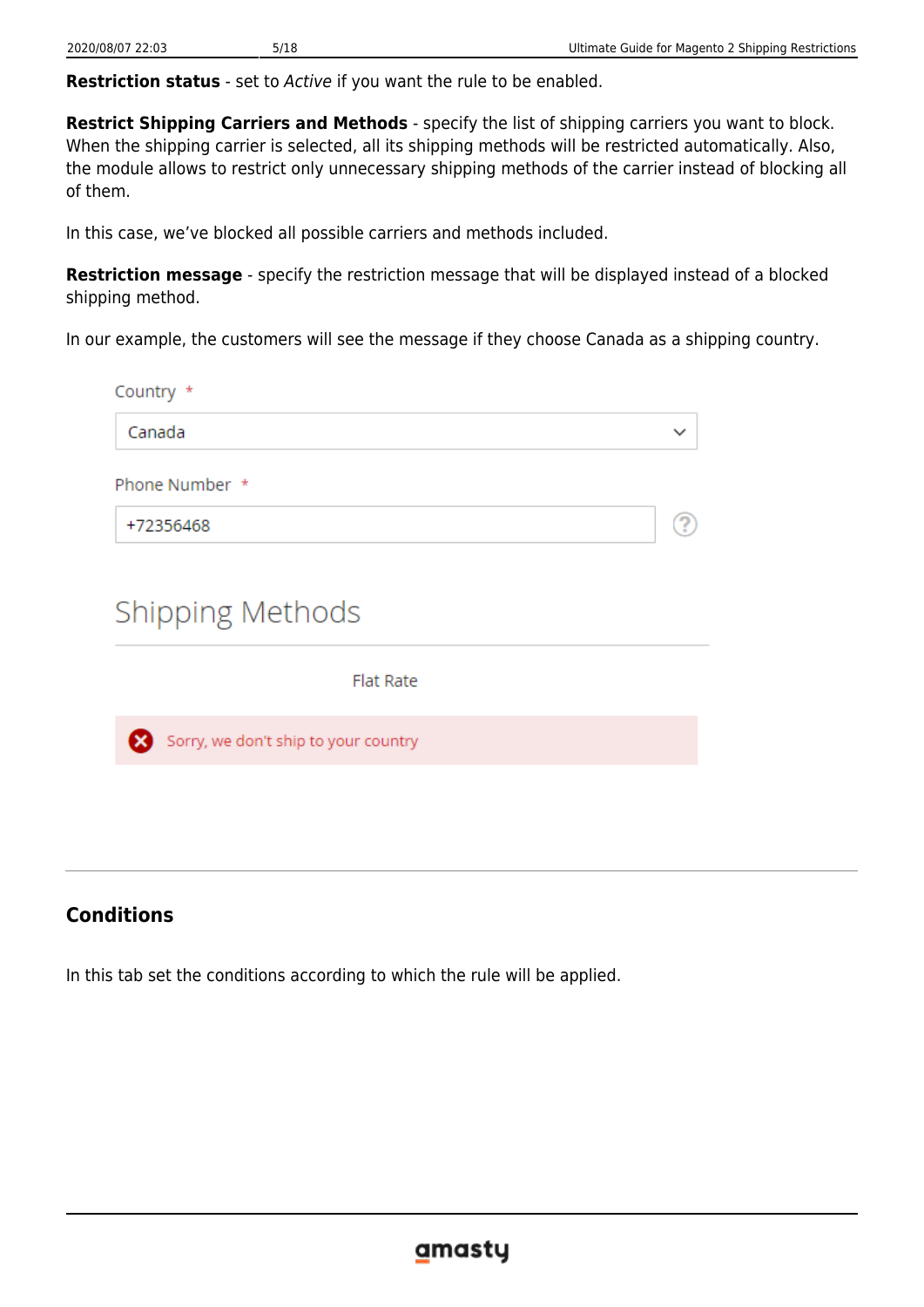# Conditions

## Apply the rule only if the following conditions are met (leave blank for all products).

If ALL of these conditions are TRUE:

| Shipping Country is Canada ⊗      |  |
|-----------------------------------|--|
| Please Choose a Condition to Add. |  |
| Please Choose a Condition to Add. |  |
| Products Subselection             |  |
| <b>Conditions Combination</b>     |  |
| <b>Cart Attribute</b>             |  |
| Subtotal                          |  |
| <b>Total Items Quantity</b>       |  |
| <b>Total Weight</b>               |  |
| <b>Shipping Postcode</b>          |  |
| <b>Shipping Region</b>            |  |
| Shipping State/Province           |  |
| <b>Shipping Country</b>           |  |

**Condition tree** - determines the conditions necessary to be met for the application of a rule. If no conditions are specified, the rule will be applicable to all products.

For example, to block shipping to a specific country, choose the Shipping Country condition in the Cart Attribute block. You may add shipping postcode, region, state/province if needed.

In case you want to set several independent conditions and you need any of them for the rule to be applied, change 'All' value to 'Any' in the dropdown menu.

**Conditions** 

# Apply the rule only if the following conditions are met (leave blank for all products).

 $If$  ALL **ALL** ANY

of these conditions are TRUE :

Check our user guide to set the conditions properly. Also, this post in our blog will help you to avoid common mistakes.

The conditions may include **Products Subselection, Conditions Combination, Cart Attributes, Advanced Conditions, Customer Attributes** and **Shipping Areas**. Thus, in this option you can restrict shipping according to the product level and category, various customer attributes, custom groups, etc.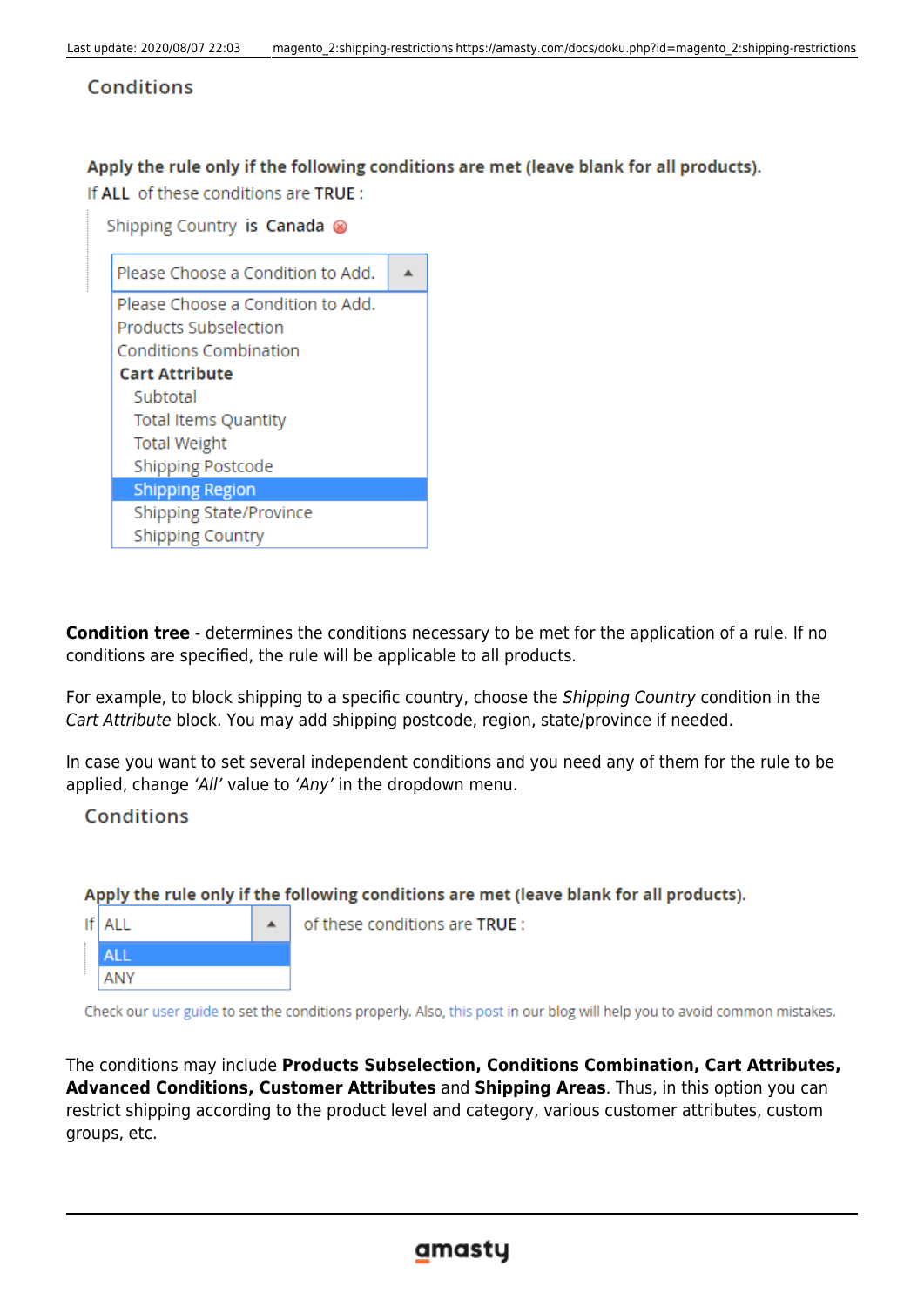See how to manage Shipping Areas [here](https://amasty.com/docs/doku.php?id=magento_2:shipping-restrictions#shipping_areas).

To avoid common mistakes while setting the conditions, check [this post.](https://amasty.com/blog/use-magento-rules-properly-common-mistakes-corrected/)

## **Backorders**

| Apply the rule to | All orders      |  |
|-------------------|-----------------|--|
|                   | All orders      |  |
|                   | Backorders only |  |
|                   | Non backorders  |  |

**Backorders** - specify the condition, when the rule should be applied, depending on the existence of Backorders in the cart.

Three options are available:

- **All orders** the rule is applied to all orders, regardless of whether the products in the cart include Backorders.
- **Backorders only** the rule is applicable when the cart contains only Backorders;
- **Non-backorders** the rule should be applied when the cart contains no Backorder items.

# **Usage Example #1**

We are going to create a rule for freight shipping. According to our business needs, we offer freight shipping when the total weight is more than 200lbs. Also, for particular distant regions the total weight should be more than 250.

In the Shipping Methods tab we specify the restriction name, enable the rule, choose the carriers and the methods we want to block. Then we provide our customers with the restriction message.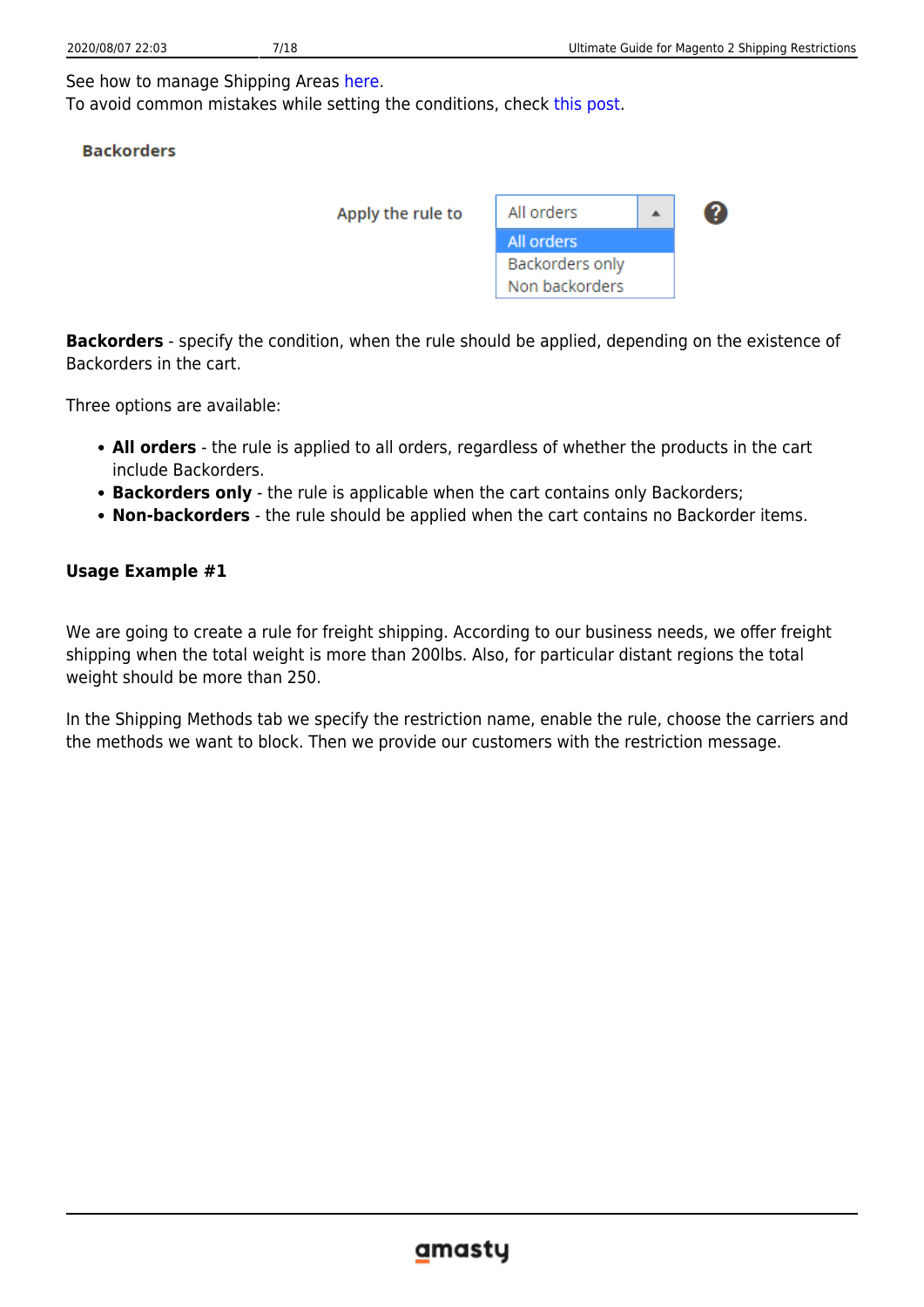| Shipping Methods /                               |                                                                                                                                                                                                                                                                  |
|--------------------------------------------------|------------------------------------------------------------------------------------------------------------------------------------------------------------------------------------------------------------------------------------------------------------------|
| Restriction name $\star$                         | Freight Shipping Under 200<br>Specify the name of a restriction rule which will be used in the admin area.<br>Learn more from the user guide.                                                                                                                    |
| <b>Restriction status</b>                        | Active<br>Enable if you want the rule to be active. Learn more from the user guide.                                                                                                                                                                              |
| <b>Restrict Shipping Carriers</b><br>and Methods | [dhl] Freight worldwide ×<br>[fedex] 3 Day Freight ×<br>Free Shipping ×<br>▼<br>Select Shipping Carriers and Methods you want to block. When the shipping<br>carrier is selected all its shipping methods will be restricted. Learn more<br>from the user guide. |
| <b>Restriction message</b>                       | Sorry, your order is under 200, no freight shipping is applied.<br>Specify the restriction message which will be displayed instead of a blocked<br>shipping method. Learn more from the user guide.                                                              |

It is also important to specify the conditions for the rule to be applied. As we have several independent conditions, we've set the rule according to which ANY of the conditions and condition combinations will restrict freight shipping.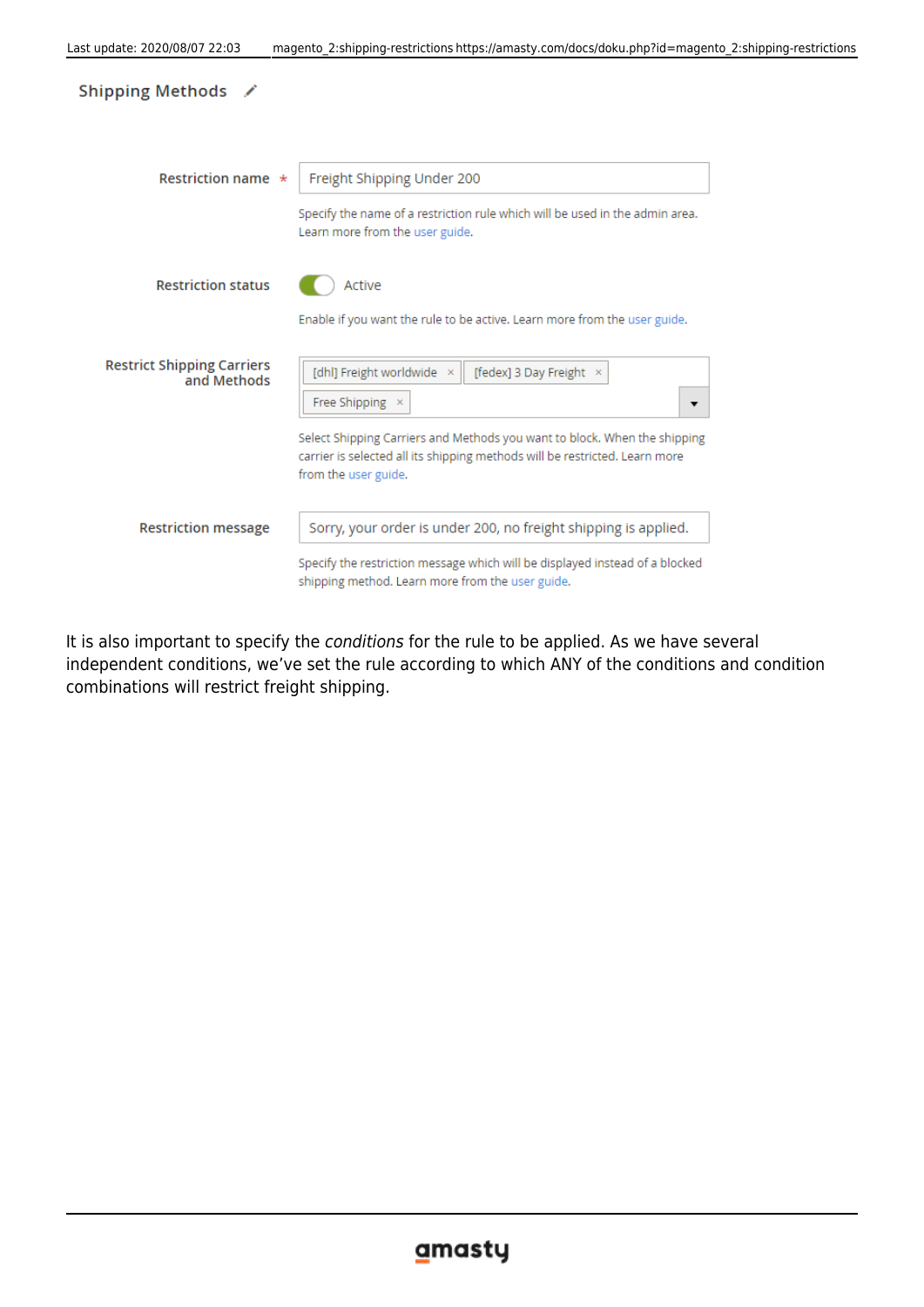### **Conditions**

Apply the rule only if the following conditions are met (leave blank for all products).

If ANY of these conditions are TRUE:

| Total Weight less than 200                                                                                               |            |
|--------------------------------------------------------------------------------------------------------------------------|------------|
| If ALL of these conditions are TRUE : $\otimes$<br>Shipping State/Province is Alaska ⊗                                   |            |
| Total Weight less than 250                                                                                               |            |
| ⊕                                                                                                                        |            |
| If ALL of these conditions are TRUE : @<br>Shipping State/Province is Hawaii @                                           |            |
| Total Weight less than 250 8                                                                                             |            |
| Θ                                                                                                                        |            |
| ⊕                                                                                                                        |            |
| Check our user guide to set the conditions properly. Also, this post in our blog will help you to avoid common mistakes. |            |
| <b>Backorders</b>                                                                                                        |            |
| Apply the rule to                                                                                                        | All orders |

Thus, freight shipping will be forbidden when total weight is under 200 for all areas and under 250 for distant regions.

# **Usage Example #2**

With the extension you are able to create special shipping conditions even for certain customers using Customer Attributes such as date of birth, customer group, gender and so on if needed.

In the following case, we offer overnight shipping for the users from the main website, but we don't accept credit cards as a payment methods.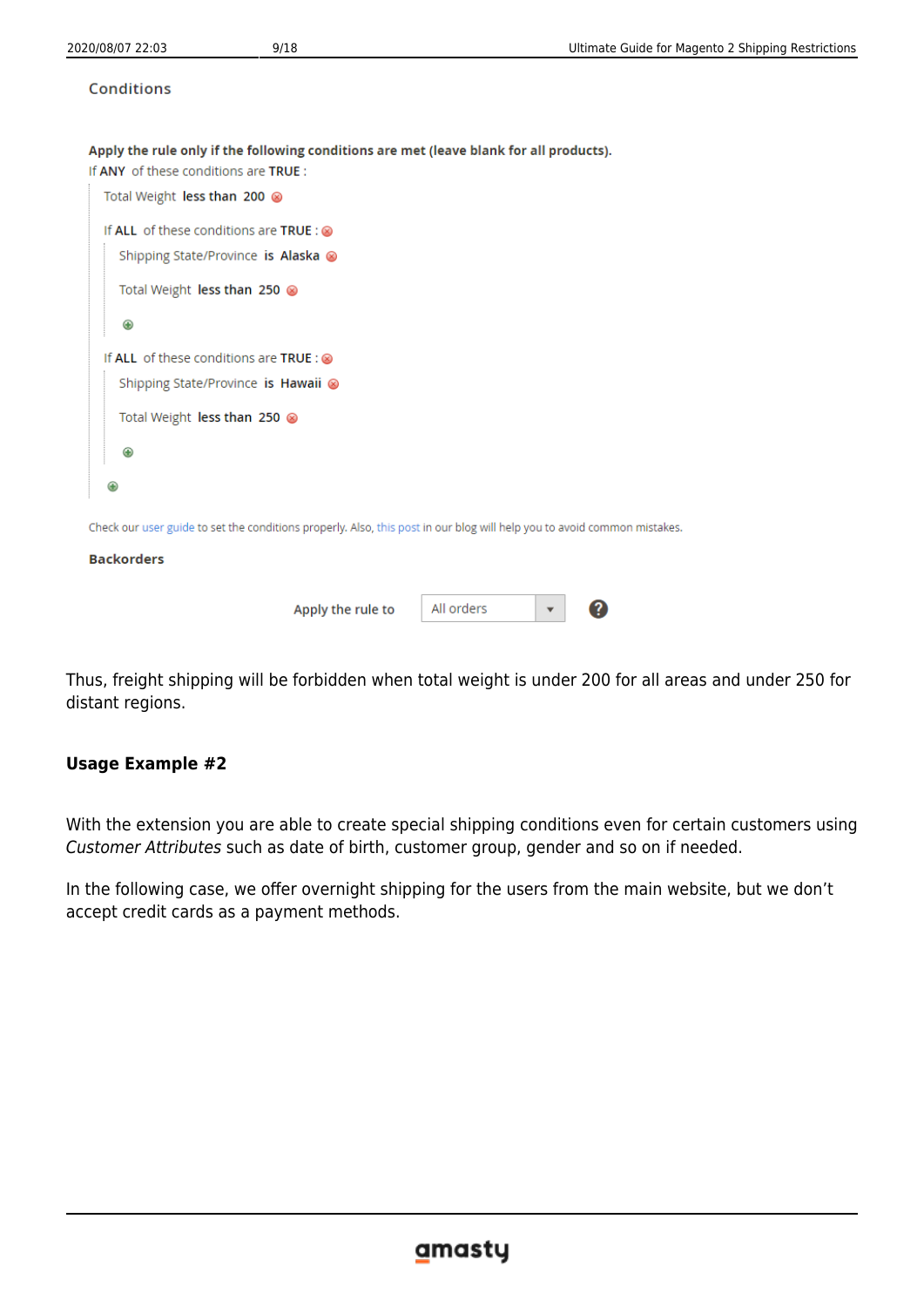| Shipping Methods /                               |                                                                                                                                                                                                                    |
|--------------------------------------------------|--------------------------------------------------------------------------------------------------------------------------------------------------------------------------------------------------------------------|
| Restriction name $\star$                         | Overnight Shipping<br>Specify the name of a restriction rule which will be used in the admin area. Learn                                                                                                           |
| <b>Restriction status</b>                        | more from the user guide.<br>Active                                                                                                                                                                                |
| <b>Restrict Shipping Carriers and</b><br>Methods | Enable if you want the rule to be active. Learn more from the user guide.<br>[fedex] First Overnight ×<br>[fedex] Priority Overnight ×                                                                             |
|                                                  | [fedex] Standard Overnight ×<br>▼<br>Select Shipping Carriers and Methods you want to block. When the shipping carrier is<br>selected all its shipping methods will be restricted. Learn more from the user guide. |
| <b>Restriction message</b>                       | Sorry, we can't offer overnight shipping to you.                                                                                                                                                                   |
|                                                  | Specify the restriction message which will be displayed instead of a blocked shipping<br>method. Learn more from the user guide.                                                                                   |

We specified the restriction name, activated the rule, blocked specific methods (Federal Express Overnight) without blocking the whole carrier and filled in the restriction message.

Then we chose conditions combination for the restriction.



In the Conditions tab we restricted overnight shipping for the main website customers who specified a credit card as a payment method.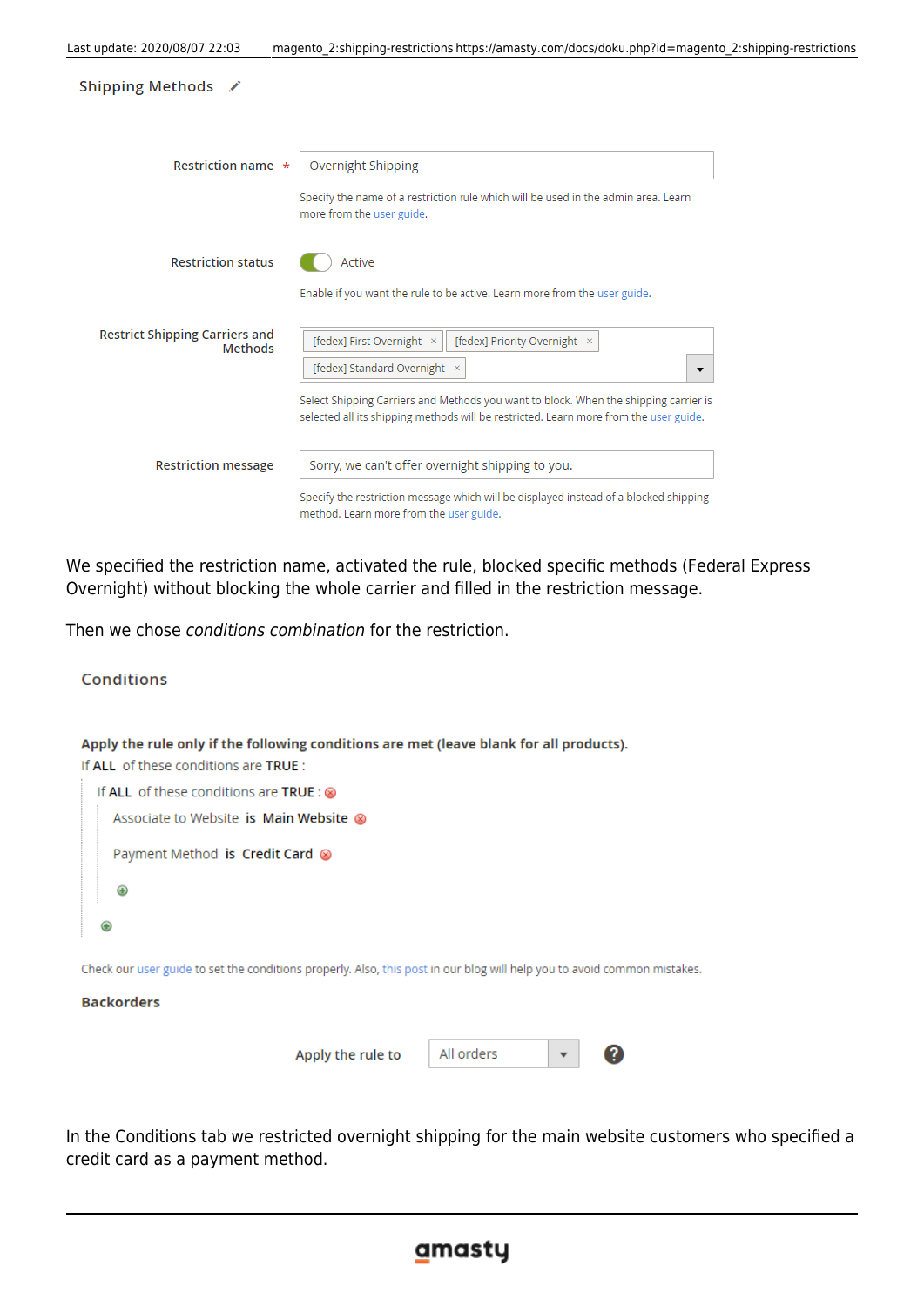# **Coupons and discounts**

Use this tab to limit some certain customer's facilities and to disable or allow shipping with coupon.

For example, you have set your shop to automatically give Magento 2 free shipping when someone's subtotal is over \$149, but if a customer uses a coupon that drops the order value below \$149, free shipping wouldn't be applied due to the discounted subtotal.

In the example below we restricted the shipping if the 'BlackFridayNight' coupon is applied and allowed with the 'FreeShipping' code by excluding the coupon from the rule.

## **Apply Rules Only With**

| <b>Coupon Codes</b>                     | BlackFridayNight                           |  |
|-----------------------------------------|--------------------------------------------|--|
|                                         |                                            |  |
| <b>Shopping Cart Rule</b><br>(discount) | Buy 3 tee shirts and get the 4th free      |  |
|                                         | Spend \$50 or more - shipping is free!     |  |
|                                         | 20% OFF Ever \$200-plus purchase!*         |  |
|                                         | \$4 Luma water bottle (save 70%)           |  |
|                                         |                                            |  |
| Do NOT Apply Rules With                 |                                            |  |
|                                         |                                            |  |
| <b>Coupon Codes</b>                     | FreeShipping                               |  |
|                                         |                                            |  |
| <b>Shopping Cart Rule</b><br>(discount) | Buy 3 tee shirts and get the 4th free<br>? |  |
|                                         | Spend \$50 or more - shipping is free!     |  |
|                                         | 20% OFF Ever \$200-plus purchase!*         |  |
|                                         | \$4 Luma water bottle (save 70%)           |  |
|                                         |                                            |  |

# **Apply Rules Only With**

**Coupon Code** - define the coupon code that should be entered by a customer, to activate the rule. The rule will be applied only after the coupon code is entered.

**Shopping Cart Rule (discount)** - specify the existing shopping cart rules if you want the rule to be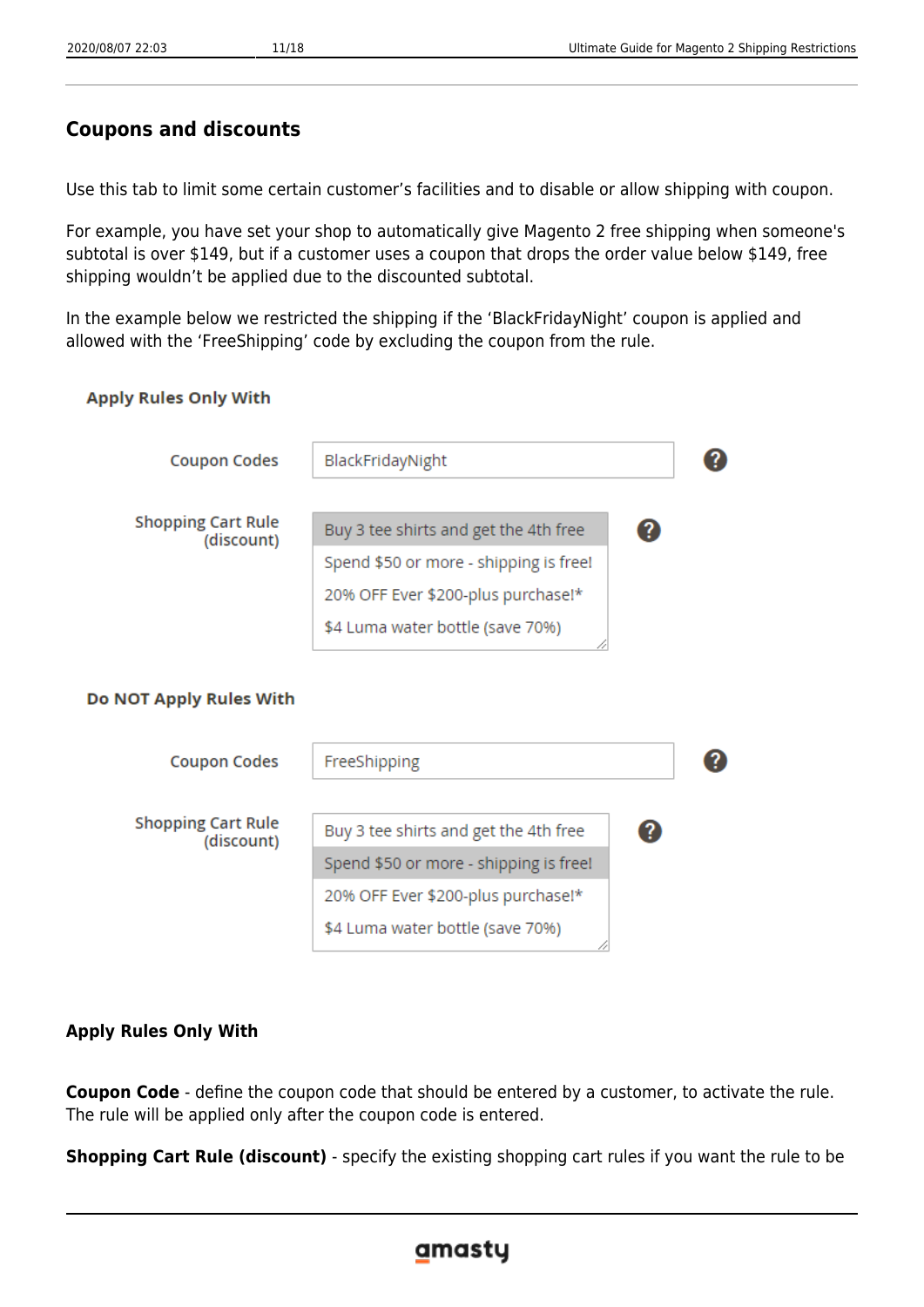activated when a coupon code from the lists of coupons of the specified rules is entered.

# **Do NOT Apply Rules With**

**Coupon Code** - specify the coupon code, which will abolish the application of the rule, when entered by a customer.

**Shopping Cart Rule (discount)** - name the shopping cart rules to make the rule inactive, when a coupon code from the lists of coupons, set in the mentioned rules, is entered.

To make these options available, you need to create a coupon at your backend settings in **Marketing / Cart Price Rules** area first.

# **Stores & Customer Groups**

In this tab you can use customer groups and store views as a restriction base.

| Stores & Customer Groups /          |                           |                                                                                                                                           |
|-------------------------------------|---------------------------|-------------------------------------------------------------------------------------------------------------------------------------------|
| <b>Admin Area</b>                   | Off                       | Enable or disable the rule in the admin area. Learn more from the                                                                         |
|                                     | user guide.               |                                                                                                                                           |
| <b>Apply In Stores</b>              | All Store Views           |                                                                                                                                           |
|                                     | <b>Main Website</b>       |                                                                                                                                           |
|                                     | <b>Main Website Store</b> |                                                                                                                                           |
|                                     | <b>Default Store View</b> |                                                                                                                                           |
|                                     | guide.                    | Specify the stores where the rule will be applied. Leave empty or<br>select all to apply the rule to any store. Learn more from the user  |
| <b>Apply For Customer</b><br>Groups | <b>NOT LOGGED IN</b>      |                                                                                                                                           |
|                                     | General                   |                                                                                                                                           |
|                                     | Wholesale                 |                                                                                                                                           |
|                                     | Retailer                  |                                                                                                                                           |
|                                     | the user guide.           | Specify customer groups to which the rule should be applied. Leave<br>empty or select all to apply the rule to any group. Learn more from |

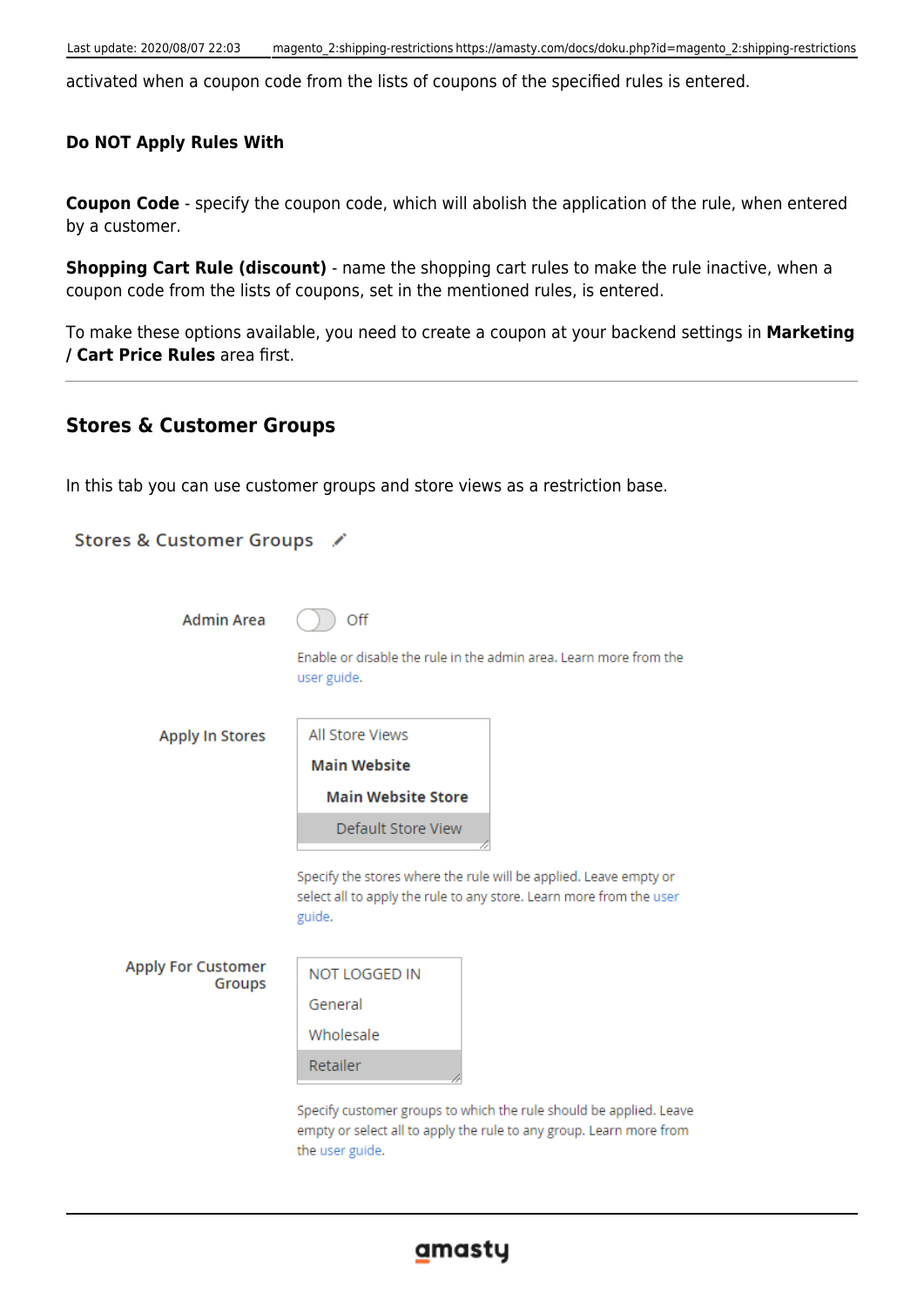**Admin Area** - disable this option if you do not want this rule to be applied in the Admin Area.

**Apply In Stores** - select the stores, to which the rule should be applied. Leave empty or select all to apply the rule to any store. This function is very useful if you're working worldwide and have several online shops.

**Apply For Customer Groups** - define specific Customer Groups, to which the rule should be applied. For example, you can give access to Magento 2 free shipping method only to wholesale users. Leave empty or select all to apply the rule to any group.

# **Days & Time**

The extension allows to set shipping restrictions on particular days. This option can be very useful if you don't deliver goods on weekends or on holidays.

To configure the schedule, expand the **Days and Time** tab.



**Days of the Week** - choose certain days of the week if you don't want the rule to be applied throughout the week. Leave empty or select all to apply the rule every day.

**Time From - Time To** - choose the time interval of the validity of the rule.

# **Shipping Areas**

To manage all the restrictions efficiently, arrange shipping destinations into areas and apply

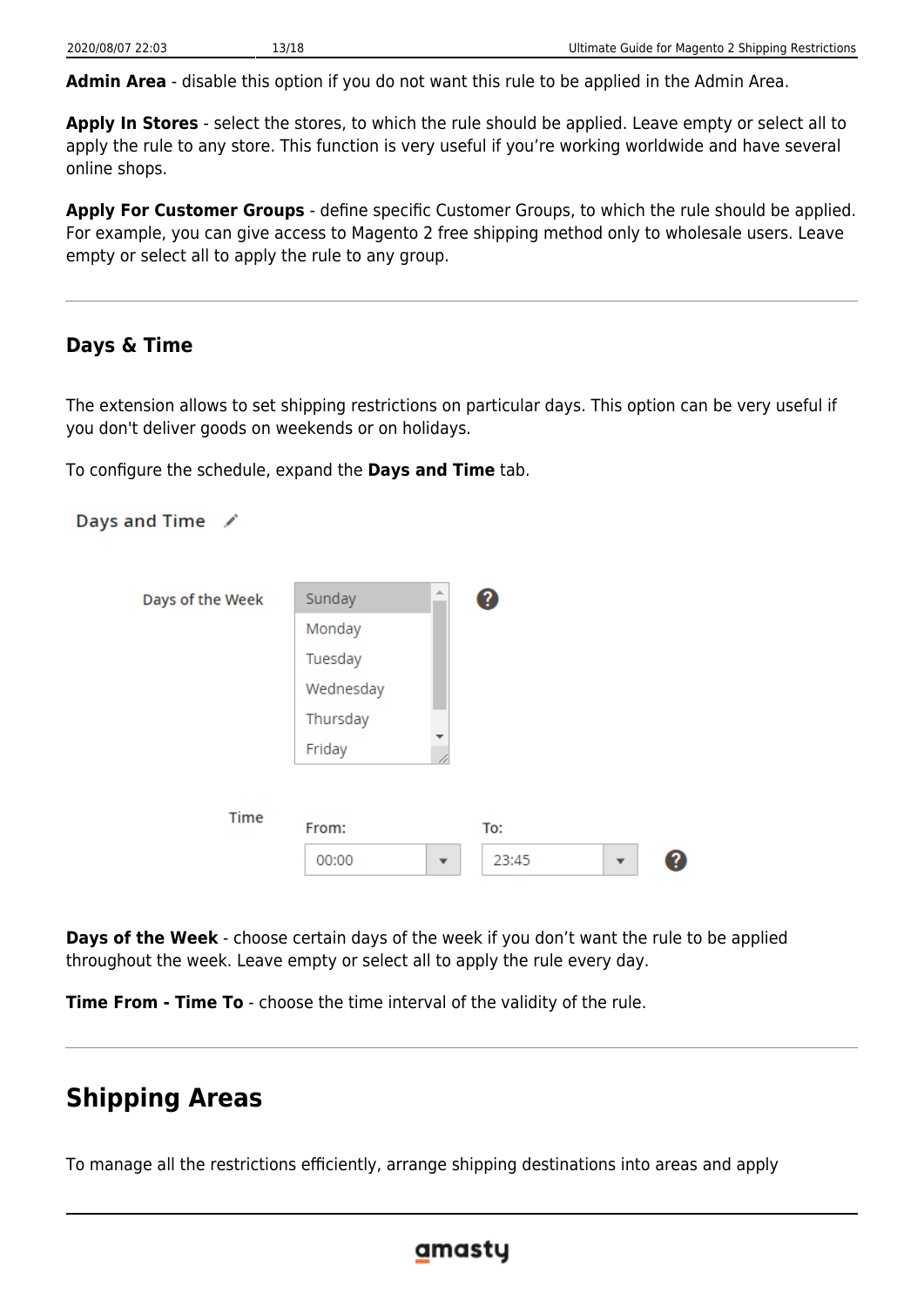restriction rules to the whole area at once. Include or exclude from the area different countries, states, regions, cities, zip codes, etc. For example, you can easily block delivery for the distant regions by creating the appropriate shipping area that includes such destinations.

## Go to **Stores → Sales → Shipping Areas**.

| <b>Shipping Areas</b>                          |                                                           |               | demouser v               |
|------------------------------------------------|-----------------------------------------------------------|---------------|--------------------------|
|                                                |                                                           |               | <b>Add Shipping Area</b> |
|                                                | $\bullet$ Default View $\bullet$<br>Filters               |               | Columns v<br>Ð           |
| 4 records found<br>Actions<br>$\blacktriangle$ | 20<br>per page<br>$\blacktriangledown$                    | 1             | of 1<br>$\rightarrow$    |
| <b>Delete</b>                                  |                                                           |               |                          |
| Duplicate                                      |                                                           |               |                          |
| Change<br><b>Status</b>                        |                                                           |               |                          |
| ID<br><b>Name</b><br>$\overline{\phantom{a}}$  | <b>Description</b>                                        | <b>Status</b> | <b>Action</b>            |
| 1<br><b>Distant Regions</b>                    | Use if it is needed to block delivery to distant regions. | Active        | Select v                 |

| <sup>2</sup> | <b>US Central</b> | Central US regions.  | Active | Select $\blacktriangledown$ |
|--------------|-------------------|----------------------|--------|-----------------------------|
| з            | Canada            | Main Canada regions. | Active | Select $\blacktriangledown$ |
| 4            | Canada East Coast | East Canada regions. | Active | Select $\triangle$          |
|              |                   |                      |        | Edit                        |
|              |                   |                      |        | Delete                      |

Create and easily manage all shipping areas on a handy grid, where you can see the **Name**, **Description** and **Status** of each area.

Edit or Delete a rule via **Select** dropdown menu in the **Action** column.

To perform mass actions, tick the rules and choose the necessary variant from the **Actions** dropdown. Delete, Duplicate or Change Status in one click.

To create a new area, hit the **Add Shipping Area** button.

Go to the **General** tab. In our example we create a custom area for distant UK regions.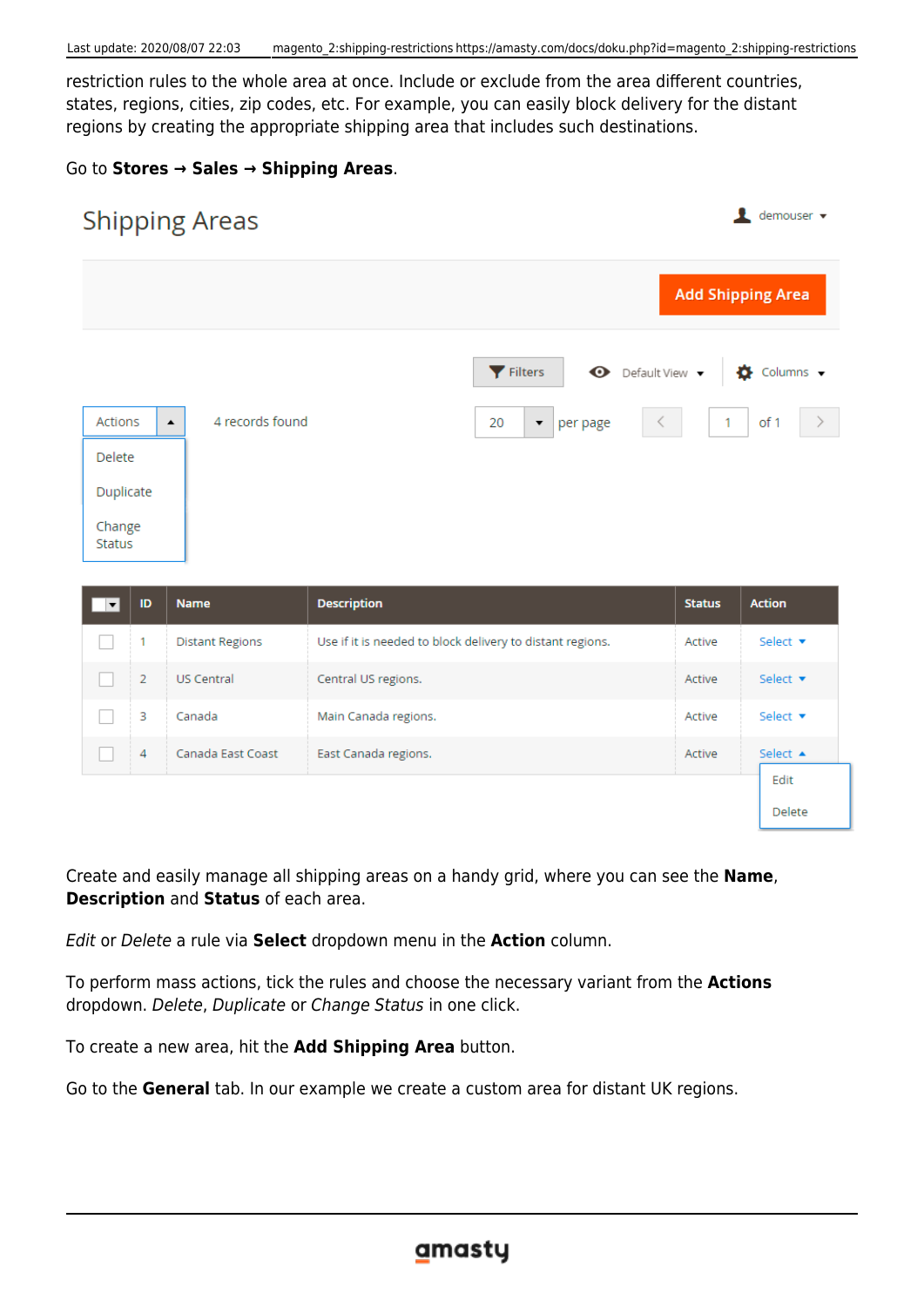| Shipping Area Name * | <b>Distant Regions</b>                                    |  |
|----------------------|-----------------------------------------------------------|--|
| <b>Status</b>        | Active                                                    |  |
| <b>Description</b>   | Use if it is needed to block delivery to distant regions. |  |
|                      |                                                           |  |

**Shipping Area Name** - specify the title of the area. It will be displayed on the grid and in the restriction rules conditions.

**Status** - set to Active to enable the area.

**Description** - define additional information about the area: the cases of usage, regions included, etc. The description will be displayed on the grid as well.

Then specify the particular regions in the **Area Conditions** tab.

| Area Conditions /         |                                    |
|---------------------------|------------------------------------|
| <b>For Countries</b>      | Include<br>$\mathbf{v}$            |
| Countries *               | United Kingdom ×<br>▼              |
| <b>For States/Regions</b> | Include<br>$\overline{\mathbf{v}}$ |
| States/Regions *          | West Midlands<br>North West        |
|                           | Enter line separated.              |
| <b>For Cities</b>         | Exclude<br>$\mathbf{v}$            |
| Cities $\star$            | Warrington<br>Carlisle             |
|                           | Enter line separated.              |

**For Countries** - choose All countries or Include/Exclude specific countries.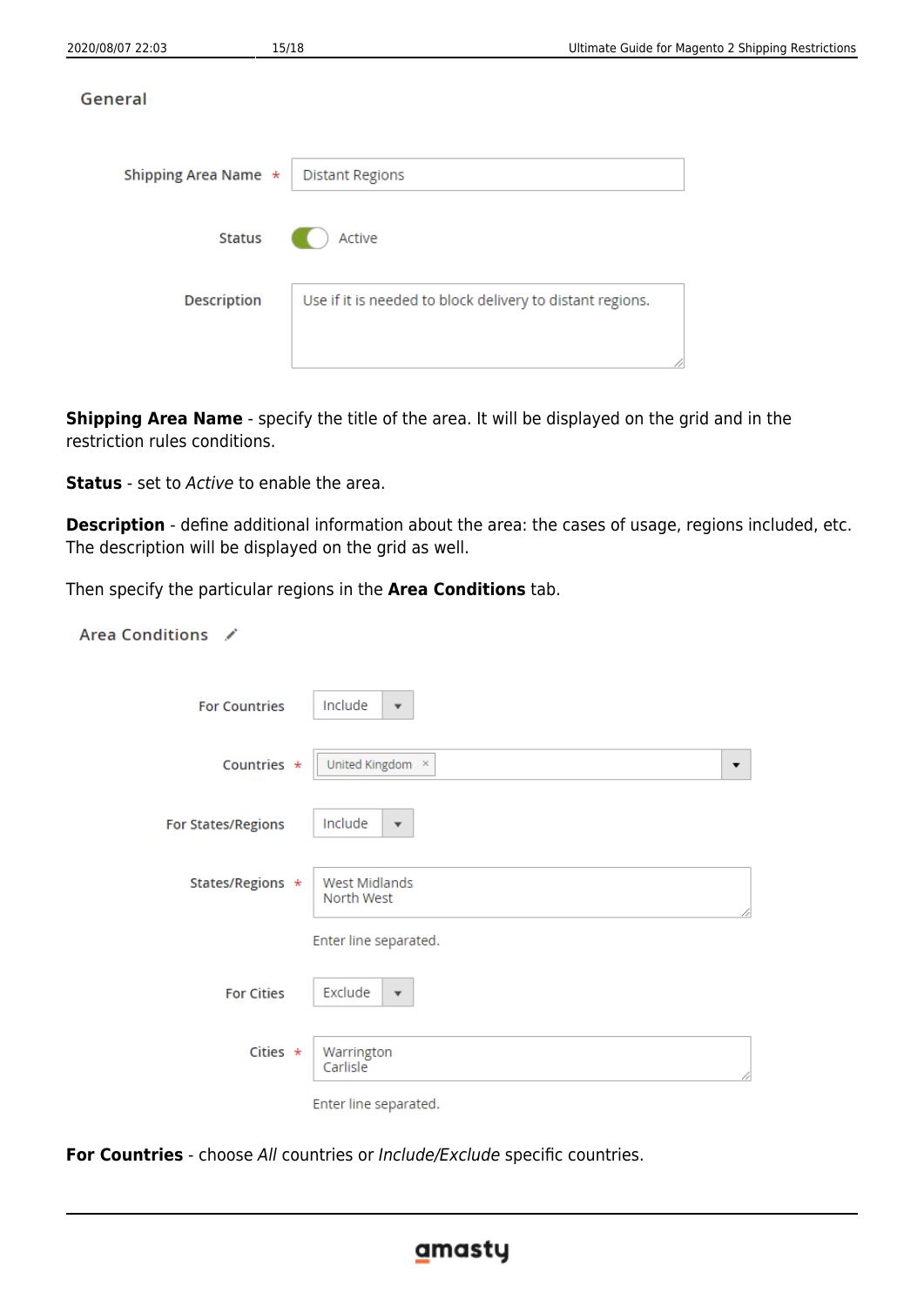**Countries** - specify the countries you want to include in the area or exclude from. Use a handy dropdown menu and tick the countries needed.

**For States/Regions** - define all the states and regions or the areas to be included/excluded.

**States/Regions** - specify the states or regions and include in the area or exclude from.

**For Cities** - select All to add all cities to the area or Include/Exclude particular ones.

**Cities** - specify the particular cities.

| For Zip/Postcode         | Include<br>$\overline{\mathbf{v}}$         |                                            |
|--------------------------|--------------------------------------------|--------------------------------------------|
| Zip/Postcode *           | WN4                                        | Zip To (leave empty to use s<br>û          |
|                          | WN6                                        | WN <sub>8</sub>                            |
|                          | Add Zip                                    | Switch to textarea input (for mass insert) |
| or Shipping Address Line | Doesn't contain<br>$\overline{\mathbf{v}}$ |                                            |
| Shipping Address Line *  | Wentworth Road                             |                                            |
|                          |                                            |                                            |

Enter line separated.

**For Zip/Postcode** - just as in the previous option, Include or Exclude necessary Zip/Postcodes if needed. For example, you can specify a zip code that starts from 'X' or ends with 'Y. Use a single postcode or a number of zip codes From - To.

**For Shipping Address Line** - choose All shipping address lines or specify the particular lines if Contains or Doesn't contain is selected.

In our example we've created a shipping area that contains particular regions, but excluded several cities. We also included one single zip code and a range of zip codes, but excluded a specific address line out of the area.

**Save** the area.

Ï

Now you can easily add the necessary areas to your rule **[conditions](https://amasty.com/docs/doku.php?id=magento_2:shipping-restrictions#conditions)** and restrict shipping to these areas in one click.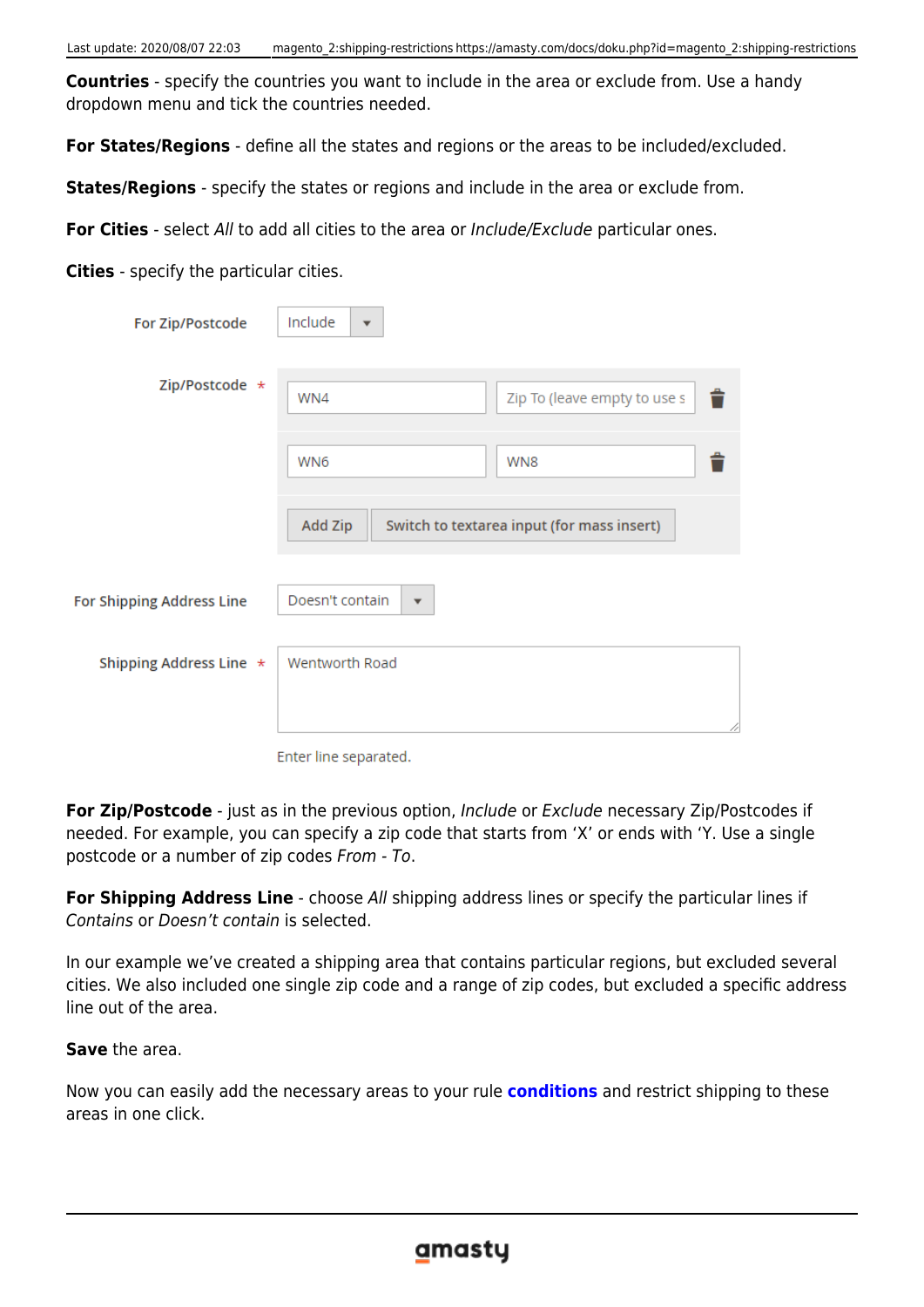# **Conditions**

# Apply the rule only if the following conditions are met (leave blank for all products).

If ALL of these conditions are TRUE :

| Shipping Areas is: Distant Regions @ |                        |  |  |
|--------------------------------------|------------------------|--|--|
| Shipping Areas is:   US Central      |                        |  |  |
|                                      | <b>Distant Regions</b> |  |  |
|                                      | <b>US Central</b>      |  |  |
|                                      | Canada                 |  |  |
|                                      | Canada East Coast      |  |  |

Magento 2 Shipping Restrictions is compatible with **Multi Address Checkout.** Thus you can enable your customers to ship an order to multiple addresses during checkout, and determine the maximum number of addresses to which an order can be shipped.

# **Troubleshooting checklist**

If the rule you've created doesn't work, please, make sure, that:

- **there are no other active rules, that should not be applied**: if two or more restrictions are in the active status, they will be applied contemporaneously;
- **the conditions are set correctly**.

Please check **[this article](https://blog.amasty.com/use-magento-rules-properly-common-mistakes-corrected/)** to learn how to avoid general mistakes when configuring rules conditions, or how the certain issues can be fixed.

Find out how to install the Shipping Restrictions for Magento 2 via [Composer](https://amasty.com/docs/doku.php?id=magento_2:composer_user_guide).

Rate the user guide **★★★★★** from 1 votes [\(Details\)](#rateanker_4044305f2dcf9862bd29.43697319)  $\circ \circ \circ \circ$  Rate 0 visitor votes \*\*\*\*\* 0 visitor votes \*\*\*\*\* 0 visitor votes \*\*\*\*\* 0 visitor votes \*\*\*\*\* 1 visitor votes